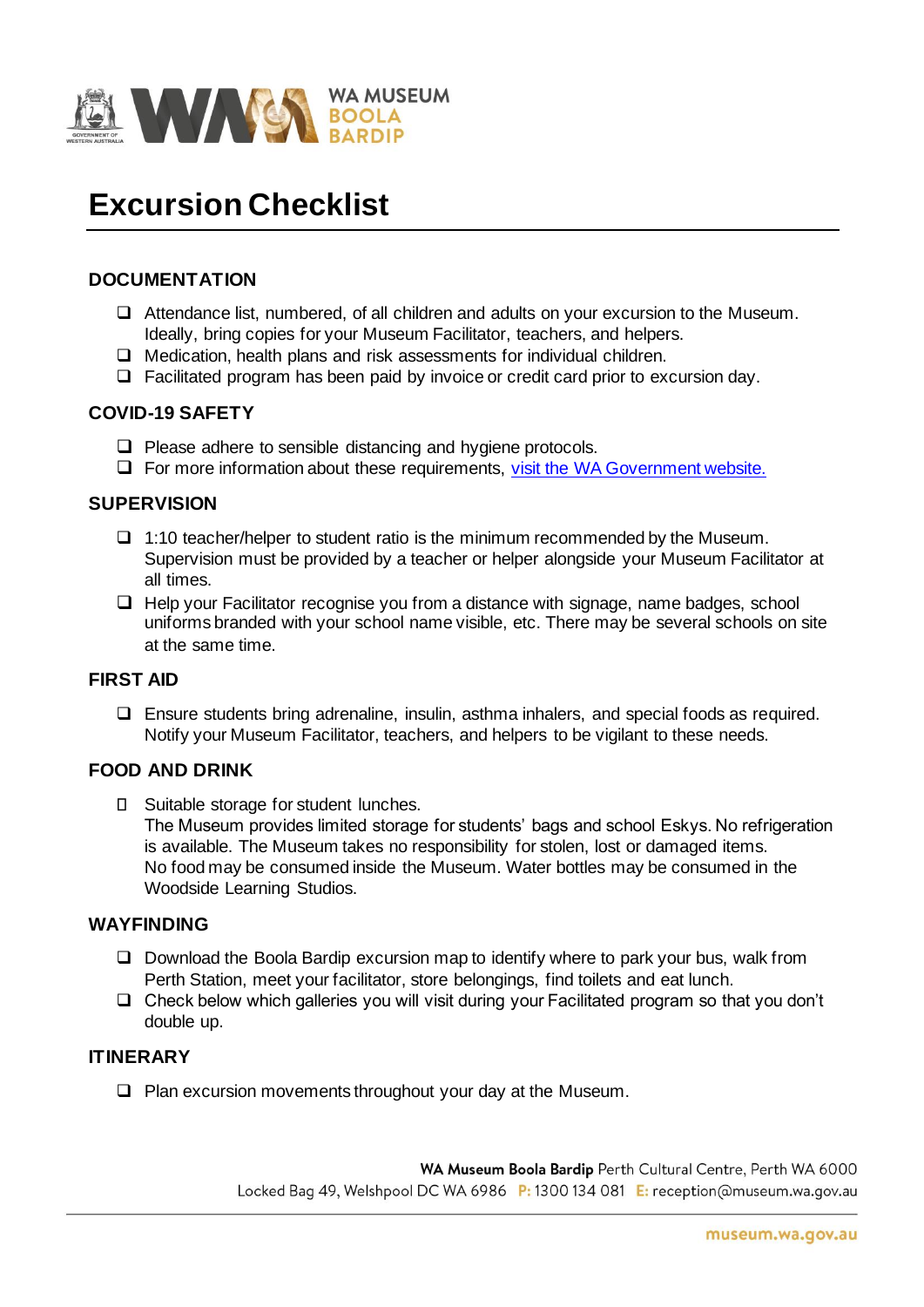## **SUGGESTED ITINERARY**

## 10am Facilitated Session suggested itinerary

| Time  | <b>Activity</b>                                                                                                                                                                                                                                |  |  |  |  |  |  |
|-------|------------------------------------------------------------------------------------------------------------------------------------------------------------------------------------------------------------------------------------------------|--|--|--|--|--|--|
| 09.30 | Arrive at Museum, have recess (toilet, snack)                                                                                                                                                                                                  |  |  |  |  |  |  |
| 09.45 | Register at Front Desk, store belongings if required                                                                                                                                                                                           |  |  |  |  |  |  |
| 10.00 | Facilitated education session for 60 or 90 minutes                                                                                                                                                                                             |  |  |  |  |  |  |
| 11.30 | Lunch                                                                                                                                                                                                                                          |  |  |  |  |  |  |
| 12.15 | Enter the museum for self-guided exploration                                                                                                                                                                                                   |  |  |  |  |  |  |
|       | Approx. 30 minutes in different galleries depending on interest<br>$\bullet$<br>Time for approx. 4 galleries<br>$\bullet$<br>You may choose to re-visit galleries from your facilitated program, or select<br>$\bullet$<br>different galleries |  |  |  |  |  |  |
| 14.00 | Time to visit the Otto the whale in Hackett Hall!                                                                                                                                                                                              |  |  |  |  |  |  |
| 14.15 | Toilet break, collect belongings                                                                                                                                                                                                               |  |  |  |  |  |  |
| 14.30 | Depart Museum - back to school                                                                                                                                                                                                                 |  |  |  |  |  |  |

### 12.30pm Facilitated Session suggested itinerary

| Time  | Activity                                                                                   |  |  |  |  |  |  |
|-------|--------------------------------------------------------------------------------------------|--|--|--|--|--|--|
| 09.30 | Arrive at Museum, have recess (toilet, snack)                                              |  |  |  |  |  |  |
| 09.45 | Register at Front Desk, store belongings if required                                       |  |  |  |  |  |  |
| 10.00 | Enter the museum for self-guided exploration                                               |  |  |  |  |  |  |
|       | Approx. 30 minutes in different galleries depending on interest                            |  |  |  |  |  |  |
|       | Time for approx. 4 galleries<br>٠                                                          |  |  |  |  |  |  |
|       | You may choose to re-visit galleries from your facilitated program, or select<br>$\bullet$ |  |  |  |  |  |  |
|       | different galleries                                                                        |  |  |  |  |  |  |
| 11.45 | Lunch                                                                                      |  |  |  |  |  |  |
| 12.30 | Facilitated education session for 60 or 90 minutes                                         |  |  |  |  |  |  |
| 14.00 | Time to visit Otto the whale in Hackett Hall!                                              |  |  |  |  |  |  |
| 14.15 | Toilet break, collect belongings                                                           |  |  |  |  |  |  |
| 14.30 | Depart Museum - back to school                                                             |  |  |  |  |  |  |